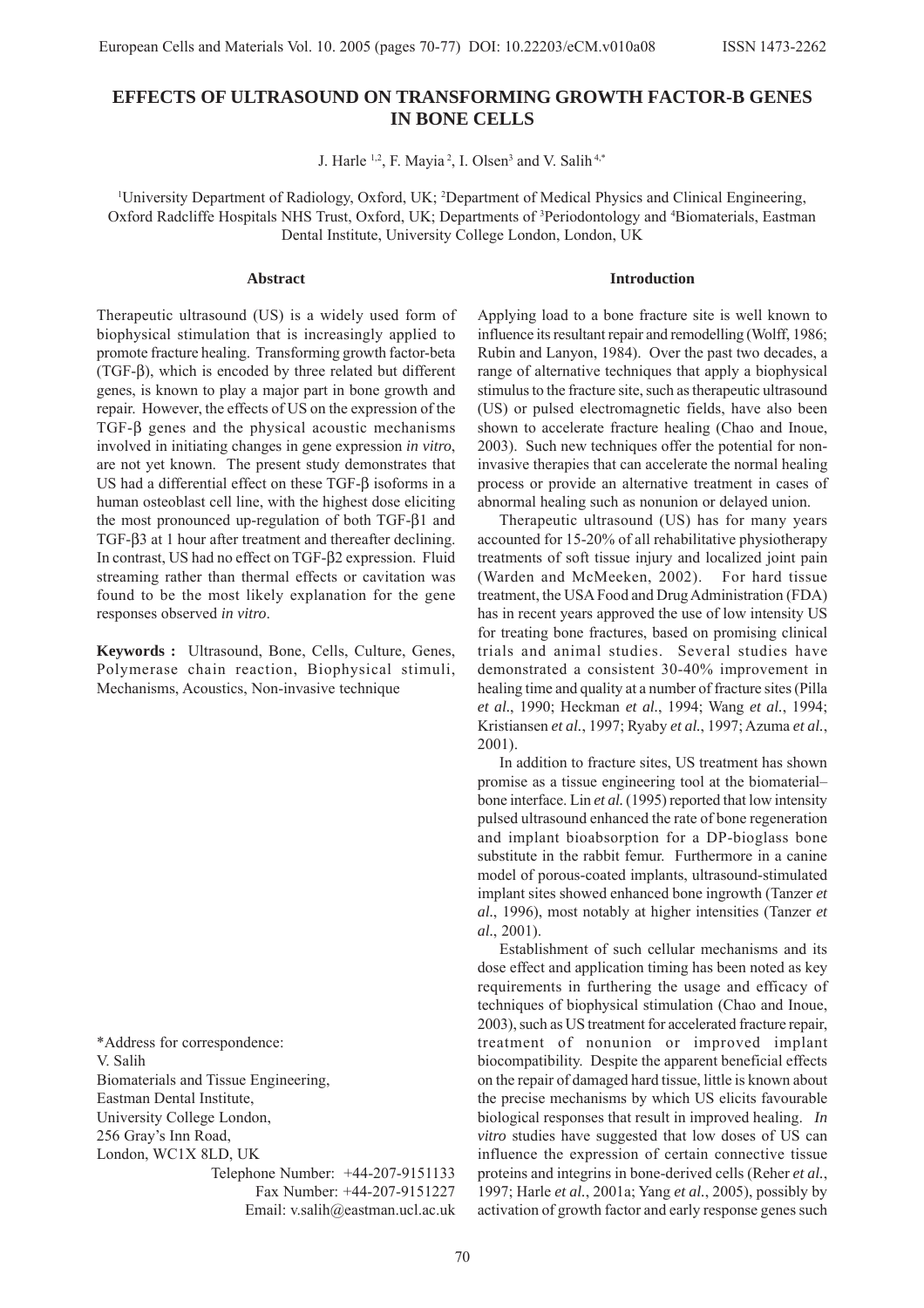as IGF-I, IGF-II and COX-2 (Warden *et al.*, 2000). Similar intensities of US have also been reported to modulate the synthesis of the growth factor transforming growth factorbeta (TGF-β) by bone cells *in vitro* (Ryaby et *al.*, 1992), although other studies have found little if any effect of US on TGF-β gene expression (Warden *et al.*, 2000; Naruse *et al.*, 2000).

TGF-β is a major growth factor in many types of cell and has widespread activity in many essential cellular functions, ranging from control of cell cycle progression to the regulation of extracellular matrix production (Bonewald, 1999; Croucher and Russell, 1999). It is present in humans as three different 25 kDa isoforms encoded by three distinct genes (Croucher and Russell, 1999). These isoforms are considered to have different functional roles, as shown by isoform-specific outcomes from transgenic mouse 'knock-out' studies (Bonewald, 1999). It is thus possible that previously reported discrepancies in the effects of US on TGF-β may be related to the presence, and differential expression, of these different TGF-β isoforms.

The present study has additionally addressed the issue of which acoustic mechanisms may be eliciting such biological effects *in vitro*. The extent of the three main acoustic mechanisms attributed to the induction of biological effects, namely heating, cavitation and radiation force (Dyson, 1987), are each examined by one experiment in order to assess their likelihood and impact on biological response within the ultrasound exposure system.

Thus, the present study has measured, for the first time, the effects of a range of US intensity levels on the expression of all three TGF-β genes. Furthermore, it has also examined the relative roles of heating, cavitation and bulk fluid streaming, the main acoustic mechanisms by which US is likely to be able to exert biological effects (Dyson, 1987).

#### **Materials and Methods**

## **Cell culture**

The osteosarcoma MG63 cell line (obtained from the Institute of Orthopaedics, University of London) has been shown to exhibit a number of characteristics of bone cells (Clover and Gowen, 1994) and was used in the present study. The cells were grown as adherent monolayers in Dulbecco's Minimum Essential Medium (DMEM) (Gibco Life Technologies Ltd, Paisley, UK), 10% heat-inactivated foetal calf serum (PAA Laboratories, Linz, Austria), 2 mM L-glutamine (Gibco), 100 U/ml of penicillin (Gibco) and 100 µg/ml of streptomycin (Gibco) at 37°C in a humidified atmosphere of 5%  $CO<sub>2</sub>$  in air. Cells were detached by addition of 0.25% trypsin-1 mM EDTA (EthyleneDiamineTetraAcetic acid, Gibco) for 5 min at 37°C, washed by centrifugation and re-cultured in new flasks (Falcon, Becton Dickinson, Cowley, UK).

#### **Ultrasound exposure**

Calibration of the US source was established by means of hydrophonic field plotting within a purpose-built US plotting tank, using a 1.0 mm diameter submersible PVdF

needle hydrophone (Precision Acoustics, Dorchester, UK), as previously described (Harle *et al*., 2001a). An unfocussed 22 mm diameter piezoelectric lead zirconate titanate (PZT) crystal, acoustically coupled to a purposebuilt exposure assembly, was used to deliver US to cells growing as a monolayer in a 16 x 16 mm square central region of a 12.5 cm<sup>2</sup> cell culture flask. A value of acoustic intensity  $(I_{SATA}$ , the spatial average temporal average intensity) was calculated for this target area for output intensities at low (130 mW / cm2 ), medium (480 mW / cm<sup>2</sup>) and high (1770 mW / cm<sup>2</sup>) therapeutic doses. For exposure at these calibrated US levels, the cells were seeded at a high density  $(1.5 \times 10^5 \text{ cells per flask})$ , incubated for two days and the flasks then filled with culture medium. US was applied at 3.00 MHz CW (Continuous Wave, i.e. no pulsing) for 10 min at each US intensity, with control cells receiving no US exposure. Following exposure, the medium was removed and the cells re-cultured with fresh medium for the time periods indicated. Cells outside the target region were removed using a cell scraper (Falcon) and the cells remaining (within the target region) collected by addition of trypsin-EDTA. Following centrifugation, the cell pellet was resuspended in 5 ml of RNAlater (Ambion, Huntingdon, UK), an RNA stabilization and preservative agent, and stored at -20ºC.

## **RNA isolation and RT-PCR**

Total RNA was extracted from the frozen and thawed RNAlater cell suspensions using RNeasy (Qiagen, Germantown, USA), in accordance with manufacturer's instructions. A total of 5 µg of cellular RNA was used for reverse transcription (RT) with 500 ng oligo-dT (Promega, Madison, USA) in 40 ul of water containing 0.1% DiEthyl PyroCarbonate (DEPC) (Sigma). After 5 min at 65°C, the first strand of cDNA was synthesized in a total volume of 50 µl, containing 50 U of M-MuLV reverse transcriptase, 1x M-MuLV buffer, 10 pmol of each dNTP, and 40 U of RNAse block (all Stratagene, La Jolla, USA). After incubation at 37°C for 60 min, the enzyme was inactivated by incubation for 5 min at 90°C. Subsequently, 5 µl of each cDNA sample was added to a 50 µl polymerase chain reaction (PCR) reaction mix containing 1.5 U REDTaq DNA polymerase, 1x REDTaq PCR buffer, 10 pmol of each dNTP (all Sigma), and 12.5 pmol of the respective sense and antisense primer pair sequences (Sigma-Genosys, Pampisford, UK) for TGF-β1, TGF-β2, TGFβ3, as previously published (El-Sherif *et al.*, 2000). Replicate reaction tubes containing the primer pairs for the housekeeping gene GAPDH (GlycerAldehyde-3- Phosphate DeHydrogenase) were also used for each cDNA sample as an internal control, as previously described (Das and Olsen, 2001). PCR was carried out using a PCT-100 thermal cycler (MJ Research, Boston, USA) with an initial 3 min 94ºC denaturation step, followed by cycles of denaturation, annealing and extension of 30 s at 94ºC, 120 s at 61ºC and 120 s at 72ºC, respectively, with a terminal 10 min 72ºC step. 34 cycles were used for TGF-β1, 36 cycles for TGF-β2 and TGF-β3 and 32 cycles for GAPDH, which were found to be within the linear range of PCR amplification (data not shown).The amplified products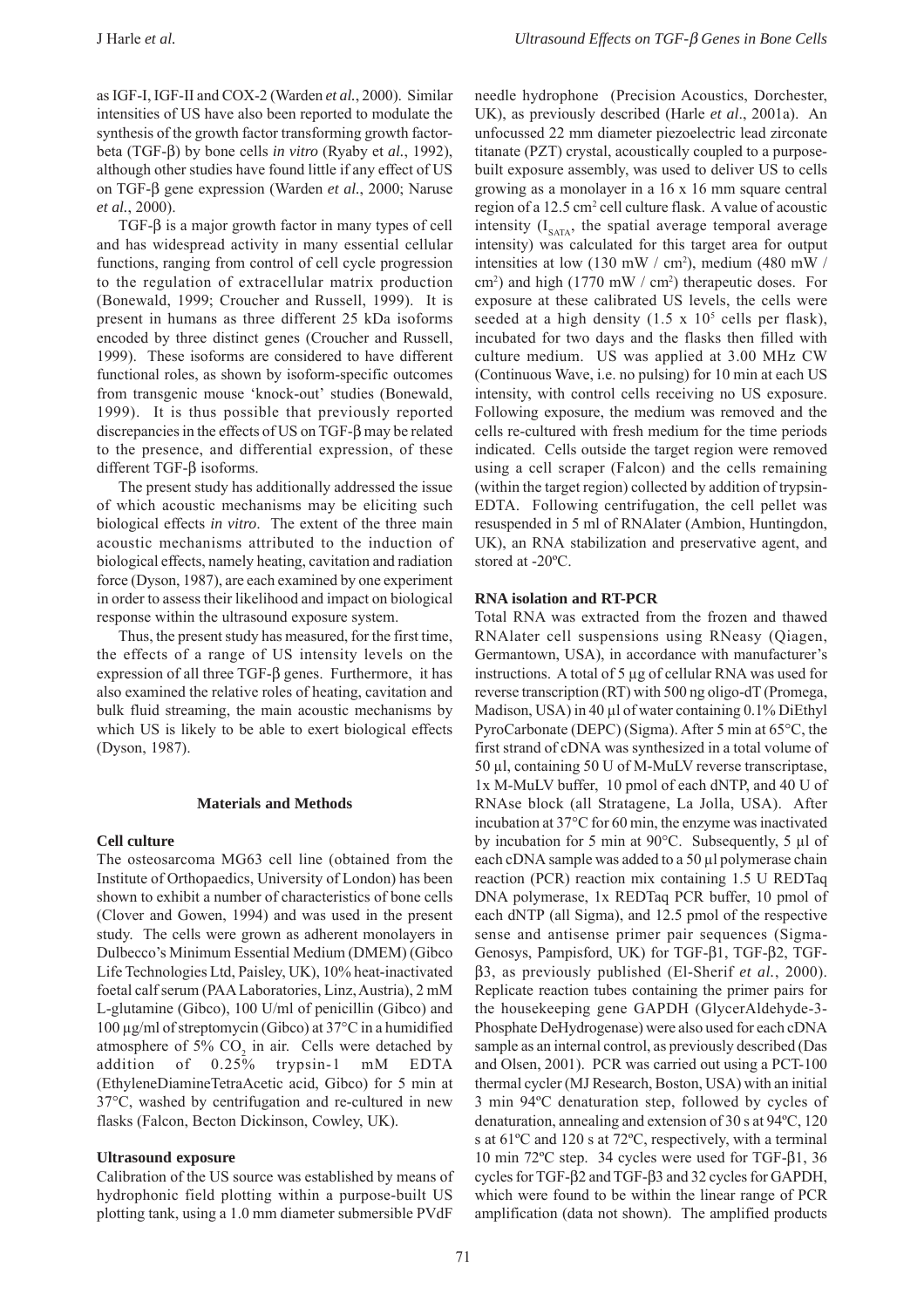were separated using agarose gel electrophoresis and visualized by ethidium bromide staining with ultraviolet illumination image capture (MultiImage Light Cabinet, Alpha Innotech, San Leandro, USA). After electrophoresis, image analysis of the gels was carried out using Scion Image software (Scion Corporation, Frederick, USA) to record band intensities of the target TGF-β genes and the control GAPDH gene. From the area of the resultant histograms, the ratio of TGF-β isoform expression to GAPDH expression was determined at each dose, and compared with the control which was not exposed to US. Studies were initially performed once at each time point and intensity level, and then repeated three times when an US-induced change in TGF-β gene expression relative to control was evident.

## **Heating measurements**

A medical infrared thermometer (IRT3520, Braun GmbH, Kronberg, Germany) was waterproofed and used to measure the temperature of the inner polystyrene surface of a culture flask during exposure at each intensity level. The thermometer records eight readings per measurement, and displays the highest value, allowing for the assessment of any localized 'hot spot' heating areas produced by the US field. Recordings at the plastic surface were made at 1 min intervals during exposure and repeated 5 times, with average values reported  $\pm$  standard error (SE).

#### **Cavitation measurement**

The possible role of acoustic cavitation within the culture flask was assessed by spectral analysis of the acoustic signals from the target region, using a modification of the procedure of Morton *et al.* (1982). This was determined by measuring the first sub-harmonic content of the acoustic signals emitted from the region of target cells  $(f_0 /_2 \text{ content})$  compared with the transducer frequency  $(f_0)$ . This  $f_0/2$  component, resulting from non-linear driving of unstable and rapidly growing bubbles, is used as a marker of acoustic cavitation (Neppiras, 1968). To obtain these measurements, a 1.0 mm hydrophone was inserted at 90º to the direction of US propagation within the culture flask and the hydrophone output captured using a digital oscilloscope (Tektronix, Marlow, UK). The data was analysed using Excel 98 'Data Analysis Toolpack' software (Microsoft, Redmond, USA) and normalized relative to the  $f_{\circ}$  component of the signal. At least 4 spectral analyses were performed per intensity level.

#### **Acoustic streaming measurement**

Acoustic streaming at the position of the target cells within the US exposure system was assessed using a modification of a technique previously reported by Zauhar *et al.* (1998). A 4.00 MHz CW Doppler US system (Flowscan, Appleton Ultrasound, Southampton, UK) was used to measure flow velocities of 1 mm<sup>3</sup> Perspex chips added to the exposure environment under different exposure intensities, with holes cut in the culture flasks to permit free flow of water by radiation forces along the beam axis. Results of the Doppler shift values were compared with a flow velocity-Doppler shift calibration curve, performed at identical geometry, using a Doppler US string phantom (Phantom Mk 4, JJ&A Instruments, Duvall, USA) to equate recorded results to streaming velocities. Results were repeated at least 8 times per exposure level, and reported as average velocity  $\pm$ SE.

## **Statistical analysis**

Statistical analysis used SPSS 11.0 software (SPSS, Chicago, USA), with a two-tailed one-sample Students' *t*-test assessing significance relative to control values which were defined as 100%, with  $p \le 0.05$  considered significant.

#### **Results**

## **Gene expression**

Representative electrophoresis gels of the effects of US on each of the TGF-β genes at 1 h are shown in Fig. 1. While the intensity of the GAPDH band was observed to be approximately the same at each intensity level, there was notable variation in the expression of the different TGF-β genes at each of the US intensities. Thus, in this particular experiment, there appeared to be a dosedependant up-regulation of TGF-β1 at 1 h, whereas TGFβ2 expression was very similar to the control level at all US intensities. In contrast, at this early time period upregulation of the TGF-β3 gene was observed at all US doses relative to control expression (Fig.1). Although some small differences were also observed at 3 h after US exposure, at 6 and 12 h the relative levels of expression of each of the TGF-β isoforms was very



**Figure 1.** Representative agarose electrophoresis gels of the RT-PCR products of the TGF-β genes in MG63 cells exposed to different intensities of US (0, 130, 480, 1770 mW/cm2 ). Image analysis of the resulting band intensities is also shown, including that of the housekeeping gene, GAPDH, in each cDNA sample.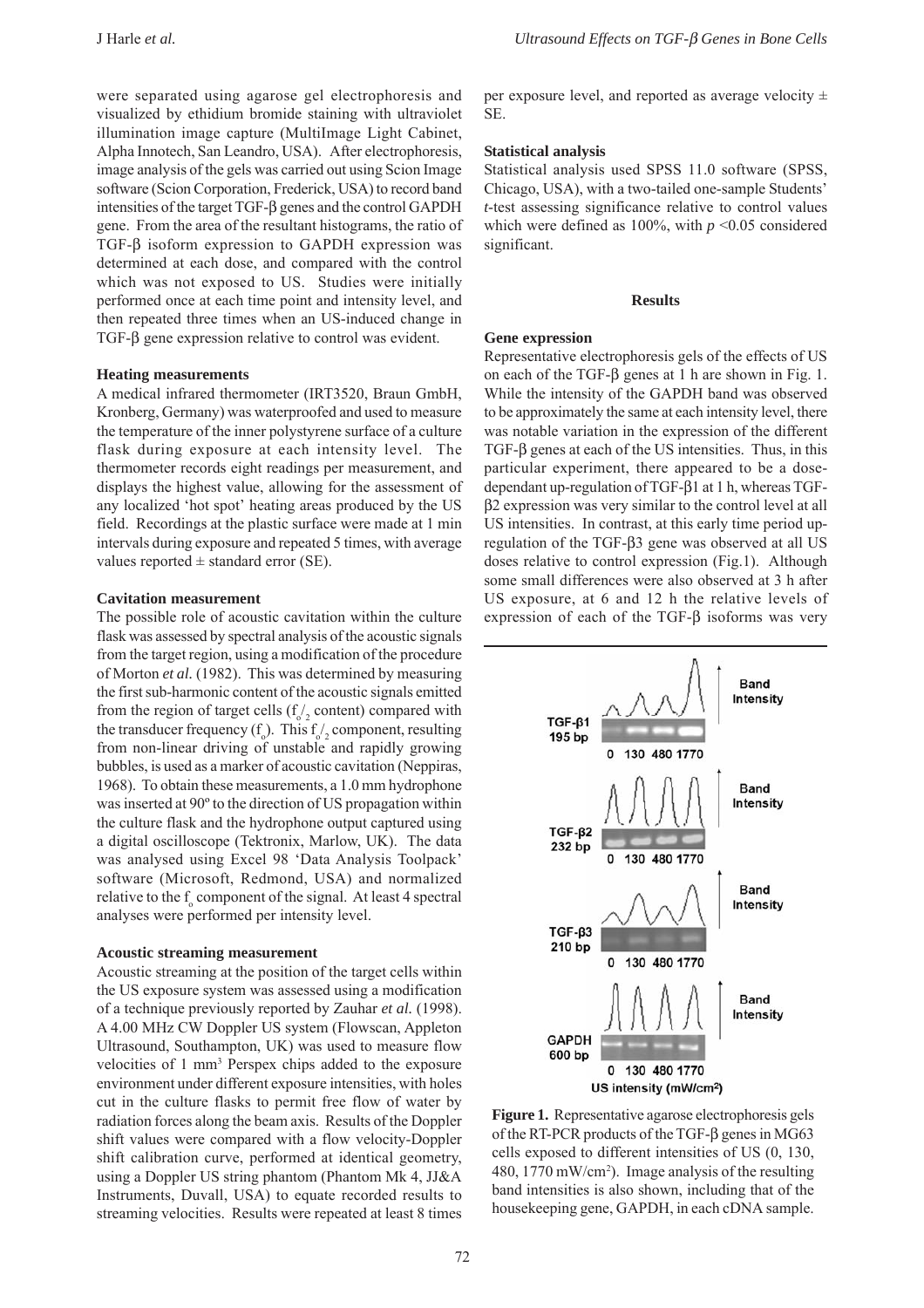

**Figure 2.** US-induced temperature changes at the monolayer surface of the culture flask. I<sub>SATA</sub> levels were  $(\neg \Diamond \neg)$ 0 mW/cm<sup>2</sup> control,  $(-\Box)$  130 mW/cm<sup>2</sup>,  $(\triangle)$  480 mW/cm<sup>2</sup>,  $(-\triangle)$  1770 mW/cm<sup>2</sup>. The ambient water bath temperature was 37.4ºC. Results are presented as mean ±SE .

similar to those of the control cultures which received no US treatment (data not shown). The results of replicate RT-PCR experiments in Table 1 shows that at 1 h the two lowest US doses increased the mean TGF-β1 expression more than 2-fold, while expression at the highest dose of US resulted in a statistically significant increase of more than 500% relative to the control level  $(p<0.05)$ . At 3 h, however, there was no significant up-regulation of this isoform by any of the US intensities tested. TGF-β2 gene expression showed little change relative to the control nonexposed cultures at both 1 and 3 h, whereas TGF- $β3$  was significantly up-regulated to more than 200% at all intensities  $(p<0.05)$ . Although this isoform was still upregulated to approximately 150% at 3 h, these differences were not significantly different from control cultures.

## **Acoustic mechanisms**

Changes in the temperature of the monolayer plastic were measured to determine the possible role of the thermal effects of US in causing the gene changes observed. The results in Fig. 2 show that the temperature gradually increased during the 10 min of US exposure to all intensity levels. However, only very small temperature changes, less than ±0.1ºC, were recorded throughout this period in

the control and lowest US exposure, and an increase of only 0.2ºC was measured after 8 min at 480 mW/cm2 . In contrast, at the highest intensity  $(1770 \text{ mW/cm}^2)$  the temperature progressively increased after 3 min and by 10 min was 0.7ºC higher than the exposure tank temperature. Fig. 3 shows the assessment of cavitational activity as identified by presence of a first subharmonic component  $(f_0/2)$  from acoustic signal emitted and scattered by the culture medium exposed at fundamental frequency  $f_\circ$ . An  $f_{o/2}$  component was detected only at the highest intensity level with no such sub-harmonic component apparent at 130 and 480 mW/cm2 or in control cultures, in 4 separate experiments. The presence of a  $2f_0$  component at all intensity levels was also noted and is attributed to the effects of non-linear propagation, a property of sound waves not associated with cavitation (Duck, 2002). In order to measure the velocity of US fluid streaming a calibration of streaming velocities was first established, using a string phantom. This produced a linear calibration curve with the equation [Doppler frequency  $(Hz) = 282 x$ velocity (cm/s)] (data not shown). The results of Doppler shift analysis, as described in Materials and Methods, shows that increasing intensities of US caused a progressive increase in steaming velocity values, which

| $TGF-\beta gene$ | Time after<br>exposure (h) | Relative gene expression (% of control) |                           |                 |
|------------------|----------------------------|-----------------------------------------|---------------------------|-----------------|
|                  |                            | 130 mW/cm $^2$                          | 480 mW/cm $^2$            | 1770 mW/cm $^2$ |
| $TGF-\beta1$     |                            | $214 \pm 98$                            | $240 \pm 125$             | $522 \pm 232$ * |
|                  | 3                          | 92                                      | 149                       | 106             |
| $TGF-\beta2$     |                            | $128 \pm 36$                            | $124 \pm 41$              | $115 \pm 47$    |
|                  | 3                          | 204                                     | 147                       | 88              |
| $TGF-\beta3$     |                            | $255 \pm 87$ *                          | $201 \pm 25$ <sup>*</sup> | $332 \pm 102$ * |
|                  | 3                          | 143                                     | 168                       | 143             |

**Table 1** Effects of US on the expression of TGF-β genes. Gene expression of TGF-β1, TGF-β2 and TGF-β3 in MG63 cells at three different intensity levels of US at 1 and 3 h post-exposure. The expression of each TGF-β gene was calculated compared with that of the housekeeping gene GAPDH, an internal control, defined as 1.0. These ratios have been compared with the TGF-β:GAPDH ratio obtained in non-exposed control cultures, defined as 100%. At 1 h, the values are expressed as mean  $\pm$  SE. \* denotes  $p$ <0.05 vs. control.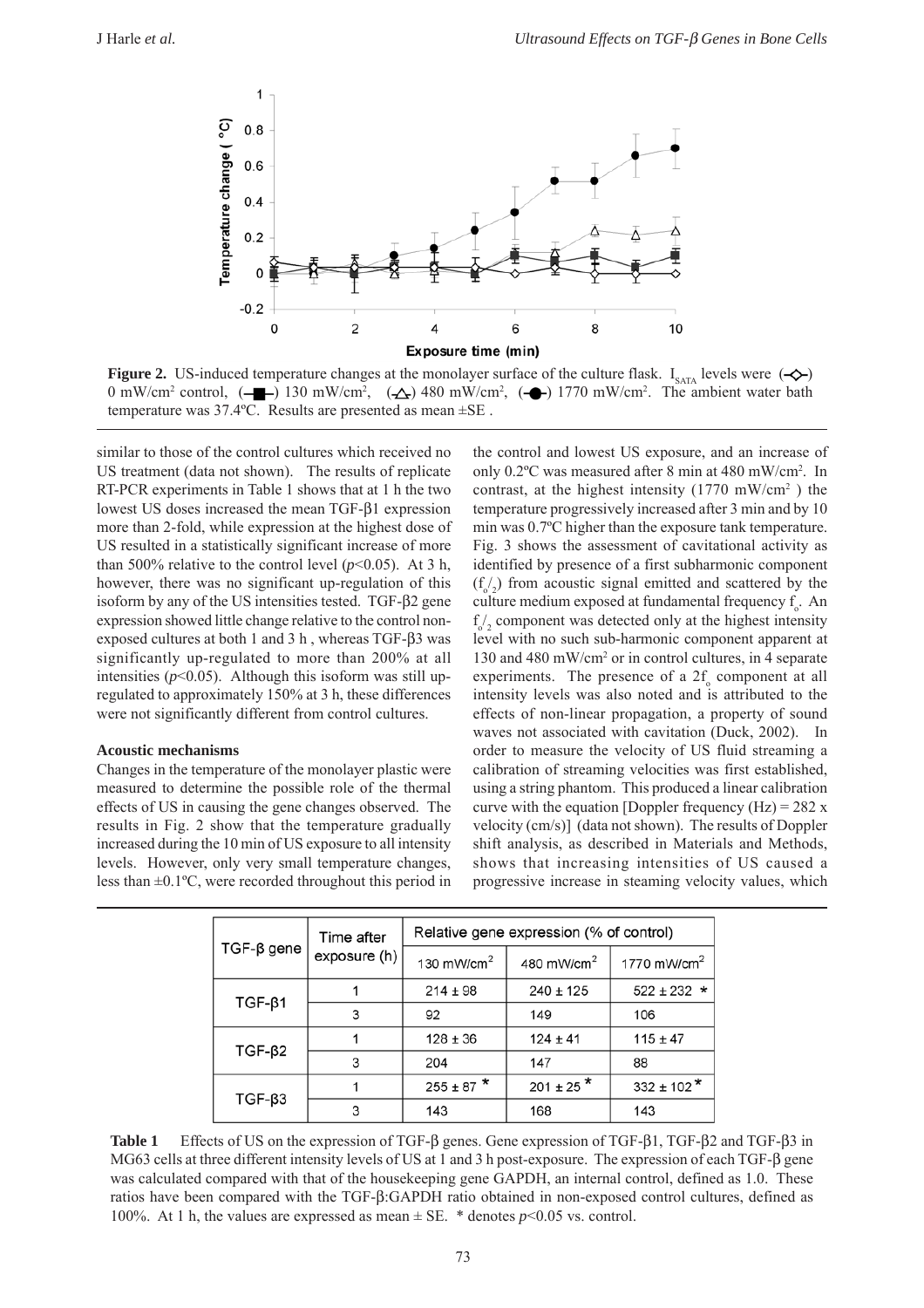| US intensity          | Doppler shift  | Streaming velocity |
|-----------------------|----------------|--------------------|
| (mW/cm <sup>2</sup> ) | $(Hz) \pm SE$  | (cm/s)             |
|                       |                |                    |
| 130                   | $120 \pm 80$   | 0.4                |
| 480                   | $1700 \pm 120$ | 6.0                |
| 1770                  | $5420 \pm 180$ | 19.4               |

Table 2 Effects of US intensity on fluid streaming velocity. Velocities were measured as Doppler shift values  $(\pm SE)$  from a 4.00 MHz peripheral US diagnostic unit, measured using small perspex chips traveling within the fluid flow in the exposure assembly, at each US intensity. Doppler shift were related to velocities by string phantom calibration, as outlined in Materials and Methods.

were 0.4, 6.0 and 19.4 cm/s at 130, 480 and 1770 mW/ cm2 , respectively (Table 2).

#### **Discussion**

TGF-β is the most abundant growth factor in bone, with functionally important roles in bone formation and repair as evidenced by its ability to induce new bone formation following *in vivo* injection (Noda and Camilliere, 1989) and its up-regulation at both the gene (Cho *et al.*, 2002) and protein (Steinbrech *et al.*, 2000) level during fracture repair. The presence of three different human isoforms of the growth factor have been well-documented and have been shown to be expressed differentially during fracture repair (Rosier *et al.*, 1998; Cho *et al.*, 2002). Because the healing of bone fractures has also been widely reported to be enhanced by US *in vivo*, the present study has examined the effects of therapeutic levels of US on the expression of the TGF-β genes in bone-derived cells *in vitro*.

Using a semi-quantitative RT-PCR technique, it was found that US up-regulated the TGF-β1 and TGF-β3, but not the TGF-β2, gene in the bone-like MG63 cell line. However the increased expression of these two TGF-β genes was found to be most marked at 1 h after US exposure, after which gene expression levels declined. While *in vitro* studies on TGF-β2 and TGF-β3 expression are poorly documented, the rapid up-regulation of TGFβ1 mRNA has previously been shown to occur in bonelike cells as a result of fluid flow-induced shear stress (Sakai *et al.*, 1998) and also during mechanical stretching of osteoblasts (Zhuang *et al.*, 1996).

The extent of up-regulation was also found to be dependent on the dose of US, with the low and medium intensities eliciting an increase of approximately 2-fold and the highest dose inducing an increase of 500 and 300% in TGF-β1 and TGF-β3, respectively. These intensity levels encompass those used in the most widespread application of US in hospital physiotherapy treatment protocols (Warden and McMeeken, 2002). However, the lower levels of US (30 mW/cm<sup>2</sup> at 1.5 MHz) delivered by the first FDA-approved US fracture healing device (SAFHS, Exogen, NJ), while up-regulating the expression of a number of other growth factors and bone-associated genes, has been reported to have no effect on TGF-β1 gene



**Figure 3.** Representative analysis of the spectral content of US beam scatter measured within the exposure assembly during US application at each intensity level. The presence of the first sub-harmonic  $(f_0/2)$  frequency component indicates acoustic emission as a result of cavitational activity, with the  $f_{\circ}$  and  $2f_{\circ}$ components resulting from scatter of the fundamental and first harmonic signal components, respectively.

expression *in vitro* (Warden *et al.*, 2000; Naruse *et al.*, 2000). It is thus possible that the higher intensity levels used in the present study may be required, at least at 3.00 MHz, to elicit a measurable effect of US on TGF-β, as we have previously shown for bone-associated genes such as osteopontin (OP) and alkaline phosphatase (ALP) (Harle *et al.*, 2001b). Moreover, since TGF-β genes have been shown differentially to regulate the expression of the OP and ALP genes in bone cells (Fagenholz *et al.*, 2001), it is thus possible that the selective effects of US on TGF-β gene expression, which we observed at 1 h, may at least partly explain the response of the OP and ALP genes to US at early time periods.

The present study has additionally examined the physical acoustic mechanisms by which US may exert a biological effect on target cells, at least *in vitro*, and thus the likelihood of similar cell responses occurring *in vivo*. Heating, cavitation and acoustic streaming are the main *in vitro* physical acoustic mechanisms (Dyson, 1987). Because a 2-fold increase in gene expression was observed for both TGF- $β1$  and TGF- $β3$  expression at  $130$  mW/cm<sup>2</sup>, any single physical effect determining such cell responses should therefore be apparent at this lowest dose. However, heating effects, generated from the absorption of acoustic energy and capable of modulating cellular metabolism (Dyson, 1987), caused only a maximum rise of 0.1ºC at the lowest intensity, which is well within the routine variation of a cell culture incubator and thus not likely to have induced the gene responses observed. Cavitation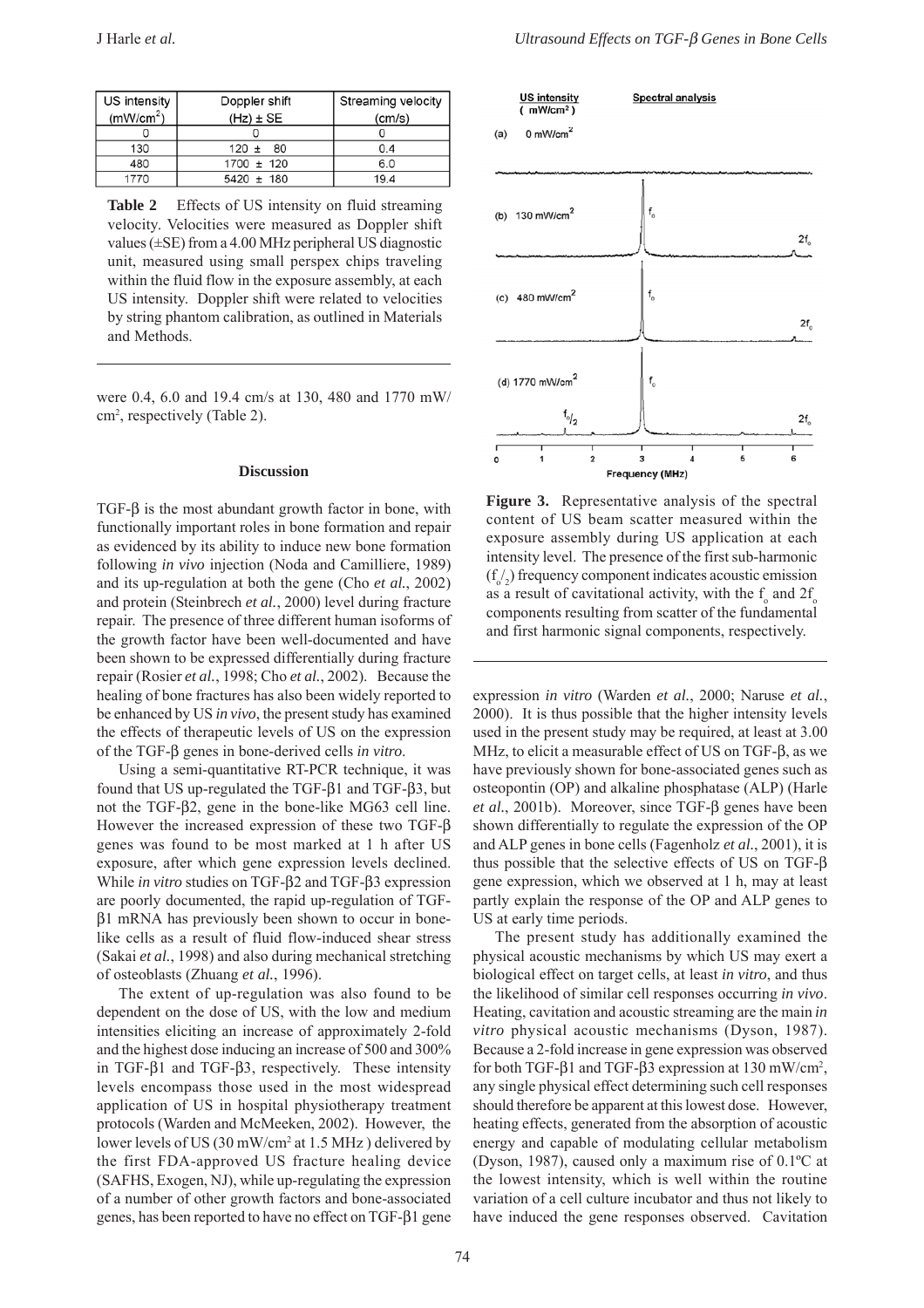effects, which result from the formation and activity of gas bodies within an US field which can induce localized fluid streaming and cell damage (Dyson, 1987), were evident at the highest dose of US, but not detected at lower intensities and are thus also unlikely to explain the TGF-β gene effects of US. However, acoustic streaming, which can induce fluid shear stress along the cell membrane, altering membrane permeability and in extreme cases causing lysis (Dyson, 1987), was noted at all doses, with velocity values similar to those reported for 3.5 MHz transducers under comparable conditions (Duck, 2002). Previous fluid flow experiments showed that similar flow velocities to those measured in this work induce prostaglandin  $E2 \text{ (PGE)}$  and nitric oxide NO expression by osteoblasts (Smalt *et al.*, 1997), with pulsatile flow patterns also altering ALP expression (Hillsley and Frangos, 1997) and modulating cellular  $Ca^{2+}$  levels (Hung *et al.*, 1996). Moreover, the rapid up-regulation of the TGF-β1 gene expression, as found in this study, has been reported from fluid flow-induced shear stresses of bone cells *in vitro* (Sakai *et al.*, 1998). These observations thus suggest that US-induced fluid shear, rather than heating and cavitational events, is likely to be a main physical acoustic mechanism by which US elicits the changes in TGF-β gene expression *in vitro*. It is notable that fluid streaming induced in bone canaliculi by bone strain has also been reported to mediate bone cell function *in vivo* (Weinbaum *et al.*, 2001).

## **Acknowledgements**

This work was supported by a grant from the Oxfordshire Health Services Research Committee.

#### References

Azuma Y, Ito M, Harada Y, Takagi H, Ohta T, Jingushi S (2001) Low-intensity pulsed ultrasound accelerates rat femoral fracture healing by acting on the various cellular reactions in the fracture callus. J Bone Miner Res **16:** 671-680.

Bonewald LF (1999) Regulation and regulatory activities of transforming growth factor beta. Crit Rev Eukaryot Gene Expr **9:** 33-44.

Chao EYS, Inoue N (2003) Biophysical stimulation of bone fracture repair, regeneration and remodeling. Eur Cell Mater **6:** 72-85.

Cho TJ, Gerstenfeld LC, Einhorn TA (2002) Differential temporal expression of members of the transforming growth factor beta superfamily during murine fracture healing. J Bone Miner Res **17:** 513-520.

Clover J, Gowen M (1994) Are MG63 and HOS TE85 human osteosarcoma cell lines representative models of the osteoblastic phenotype? Bone **15:** 585-591.

Croucher PI, Russell RGG (1999) Growth Factors in: Seibel MJ, Robins SP, Bilezikian JP (Eds.) Dynamics of bone and cartilage metabolism. Academic Press, San Diego. pp. 453-464.

Das SJ, Olsen I (2001) Up-regulation of keratinocyte growth factor and receptor: a possible mechanism of action of phenytoin in wound healing. Biochem Biophys Res Commun **282:** 875-881.

Duck FA (2002) Nonlinear acoustics in diagnostic ultrasound. Ultrasound Med Biol **28:** 1-18.

Dyson M (1987) Mechanisms involved in therapeutic ultrasound. Physiotherapy **73:** 116-120.

El-Sherif AM, Seth R, Tighe PJ, Jenkins D (2000) Decreased synthesis and expression of TGF-beta1, beta2, and beta3 in epithelium of HPV 16-positive cervical precancer: a study by microdissection, quantitative RT-PCR, and immunocytochemistry. J Pathol **192:** 494-501.

Fagenholz PJ, Warren SM, Greenwald JA, Bouletreau PJ, Spector JA, Crisera FE, Longaker MT (2001) Osteoblast gene expression is differentially regulated by TGF-beta isoforms. J Craniofac Surg **12:** 183-190.

Harle J, Salih V, Mayia F, Knowles JC, Olsen I (2001a) Flow cytometry analysis of the effects of ultrasound on bone and periodontal cells. Ultrasound Med Biol **27:** 579- 586.

Harle J, Salih V, Knowles JC, Mayia F, Olsen I (2001b) Effects of therapeutic ultrasound on osteoblast gene expression. J Mater Sci Mater Med **12:** 1001-1004.

Heckman JD, Ryaby JP, McCabe J, Frey JJ, Kilcoyne RF (1994) Acceleration of tibial fracture healing by noninvasive, low intensity pulsed ultrasound. J Bone Joint Surg Am **74:** 26-34.

Hillsley MV, Frangos JA (1997) Alkaline phosphatase in osteoblasts is down-regulated by pulsatile fluid flow. Calcif Tissue Int **60:** 48-53.

Hung CT, Allen FD, Pollack SR, Brighton CT (1996) Intracellular  $Ca^{2+}$  stores and extracellular  $Ca^{2+}$  are required in the real-time  $Ca^{2+}$  response of bone cells experiencing fluid flow. J Biomech **29:** 1411-1417.

Kristiansen TK, Ryaby JP, McCabe J, Frey JJ, Roe LR (1997) Accelerated healing of distal radius fractures with the use of specific, low-intensity ultrasound : A multicenter, prospective, randomized, double - blind, placebo controlled study. J Bone Joint Surg Am **79:** 961-973.

Lin FH, Lin CC, Lu CM, Liu HC, Wang CY (1995) The effects of ultrasonic stimulation on DP-bioglass bone substitute. Med Eng Phys **17:**20-26.

Morton KI, ter-Haar GR, Stratford IJ, Hill CR (1982) The role of cavitation in the interaction of ultrasound with V79 Chinese hamster cells *in vitro*. Br J Cancer **45:** S147- S150.

Naruse K, Mikuni-Takagaki Y, Azuma Y, Ito M, Oota T, Kameyama K, Itoman M (2000) Anabolic response of mouse bone-marrow-derived stromal cell clone ST2 cells to low-intensity pulsed ultrasound. Biochem Biophys Res Commun **268:** 216-220.

Neppiras EA (1968) Measurement of acoustic cavitation. IEEE Trans Sonics Ultrasonics **2:** 81-88.

Noda M, Camilliere JJ (1989) *In vivo* stimulation of bone formation by transforming growth factor-beta Endocrinology **124:** 2991-2994.

Pilla AA, Mont MA, Nasser PR, Khan SA, Figueiredo M, Kaufman JJ, Siffert RS (1990) Non-invasive lowintensity pulsed ultrasound accelerates bone healing in the rabbit. J Orthop Trauma **4:** 246-253.